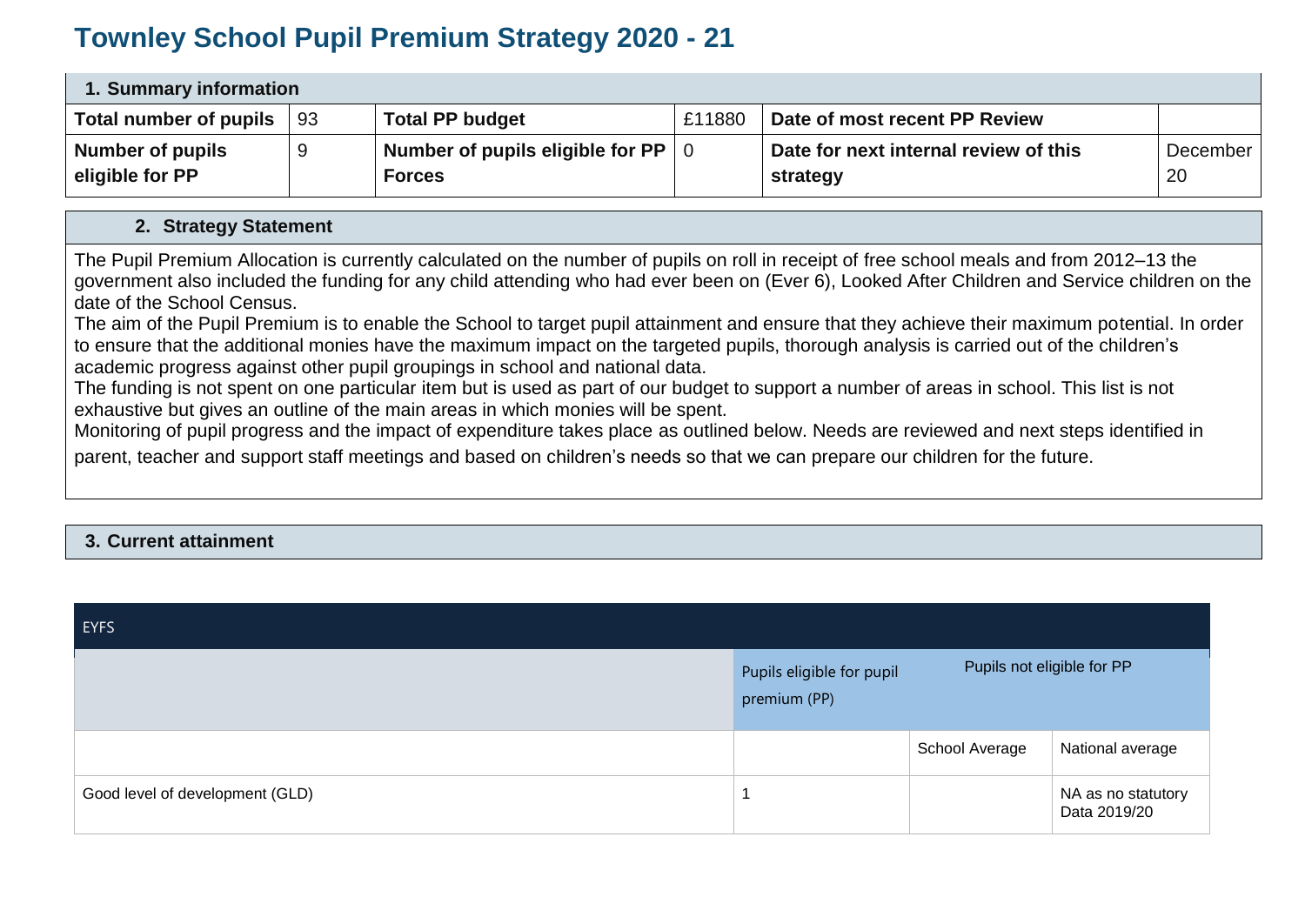| YEAR 1 PHONICS SCREENING CHECK |                        |                                    |                   |
|--------------------------------|------------------------|------------------------------------|-------------------|
|                                | Pupils eligible for PP |                                    | <b>All Pupils</b> |
| 1 pupil eligible               |                        | School Average                     | National average  |
|                                | 100%                   | NA as no statutory Data<br>2019/20 |                   |

| <b>END OF KS1</b>                                                    |                        |                   |                              |
|----------------------------------------------------------------------|------------------------|-------------------|------------------------------|
|                                                                      | Pupils eligible for PP | <b>All Pupils</b> |                              |
| 1 pupil in recipt of PP                                              |                        | School average    | National average             |
| % achieving expected standard or above in reading, writing and maths |                        |                   | no statutory Data<br>2019/20 |
| % making expected progress in reading                                |                        |                   |                              |
| % making expected progress in writing                                |                        |                   |                              |
| % making expected progress in maths                                  |                        |                   |                              |

| <b>END OF KS2</b>                                                    |                        |                   |                              |
|----------------------------------------------------------------------|------------------------|-------------------|------------------------------|
|                                                                      | Pupils eligible for PP | <b>All Pupils</b> |                              |
| 1 pupils in receipt of PP, cohort size 16                            |                        | School average    | National average             |
| % achieving expected standard or above in reading, writing and maths |                        |                   | no statutory Data<br>2019/20 |
| % making expected progress in reading                                |                        |                   |                              |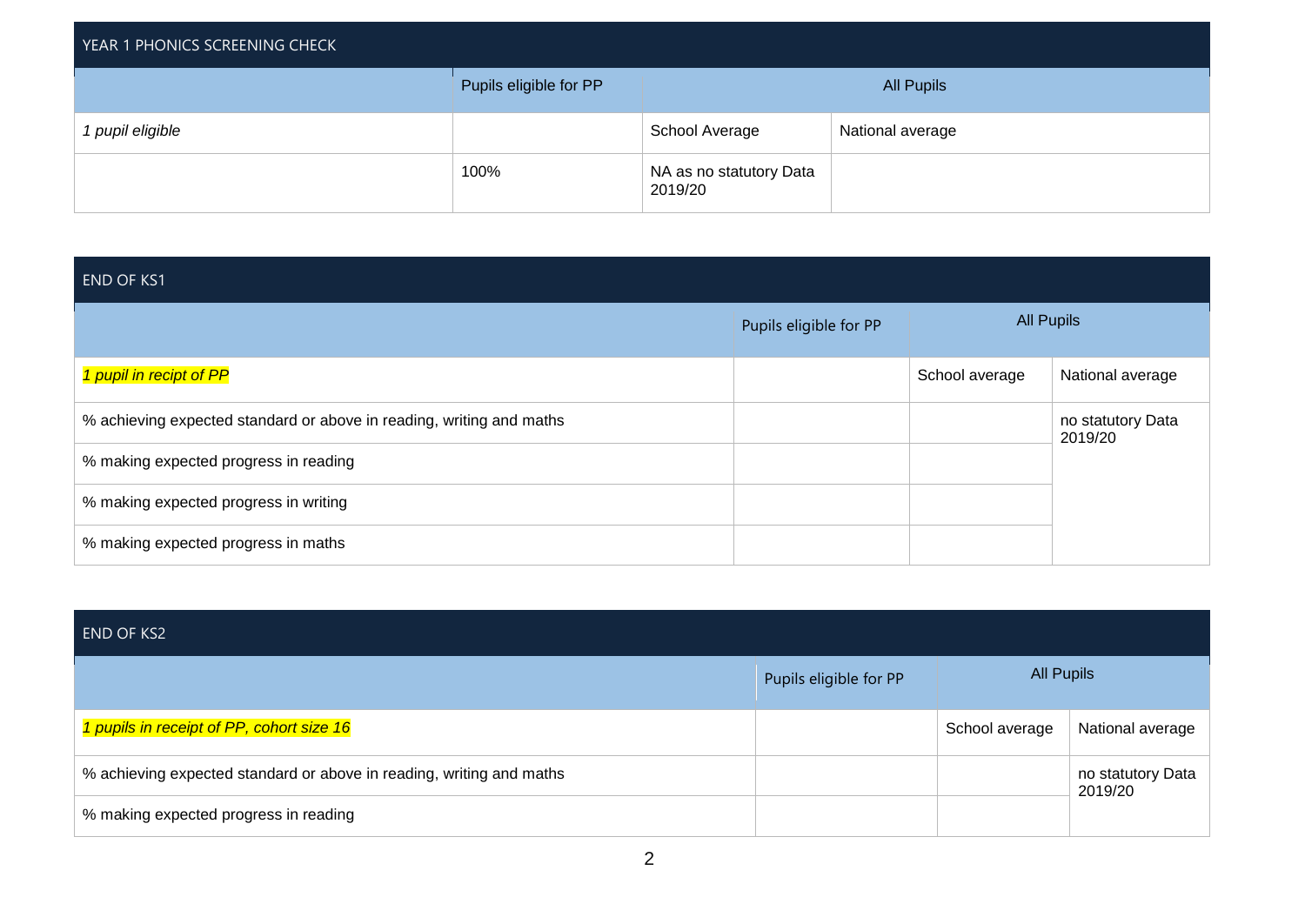| END OF KS2                            |  |  |
|---------------------------------------|--|--|
| % making expected progress in writing |  |  |
| % making expected progress in maths   |  |  |

|           | 4. Barriers to future attainment (for pupils eligible for PP)                                                                                                                                                                                                                                                                                                                                       |
|-----------|-----------------------------------------------------------------------------------------------------------------------------------------------------------------------------------------------------------------------------------------------------------------------------------------------------------------------------------------------------------------------------------------------------|
|           | Academic barriers (issues to be addressed in school, such as poor oral language skills)                                                                                                                                                                                                                                                                                                             |
| Α.        | Inconsistencies in the quality of teaching and learning across the school.                                                                                                                                                                                                                                                                                                                          |
| <b>B.</b> | receptive and expressive vocabulary is poor                                                                                                                                                                                                                                                                                                                                                         |
| C.        | The teaching of reading is inconsistent across the school, this particularly impacts on PP as a high number of these children do not<br>receive help with reading at home.                                                                                                                                                                                                                          |
| D.        | The nature of Special Educational Needs has become more complex in the last three years; in addition, the school has noticed an<br>increase in the number of children presenting with mental health needs.                                                                                                                                                                                          |
| C.        | Pupils not being 'ready to learn' in class (pupils are not in a secure place mentally/emotionally) and demonstrate poor learning skills<br>such as difficulties with organisation, commitment and resilience.                                                                                                                                                                                       |
| D.        | Parental engagement for some PP children has proven difficult; some have low expectations of child by family, others have reluctance<br>to send children to school.                                                                                                                                                                                                                                 |
|           | Additional barriers (including issues which also require action outside school, such as low attendance rates)                                                                                                                                                                                                                                                                                       |
| E         | Attendance for PP children (or children in receipt of free school meals) showed that some PP had attendance below 96% and were<br>persistent absentees. However, there are some children in receipt of PP who have authorised medical reasons for their absence, in<br>these cases the school needs to develop closer links with the NHS to ensure children attend school regularly where possible. |
| F.        | Parental support during the COVID school closure period was weak for children in receipt of PPG. Only one PP family actively<br>engaged in learning at home. Five of these families were given a school computer to use, a further three had no internet at home to<br>use the device.                                                                                                              |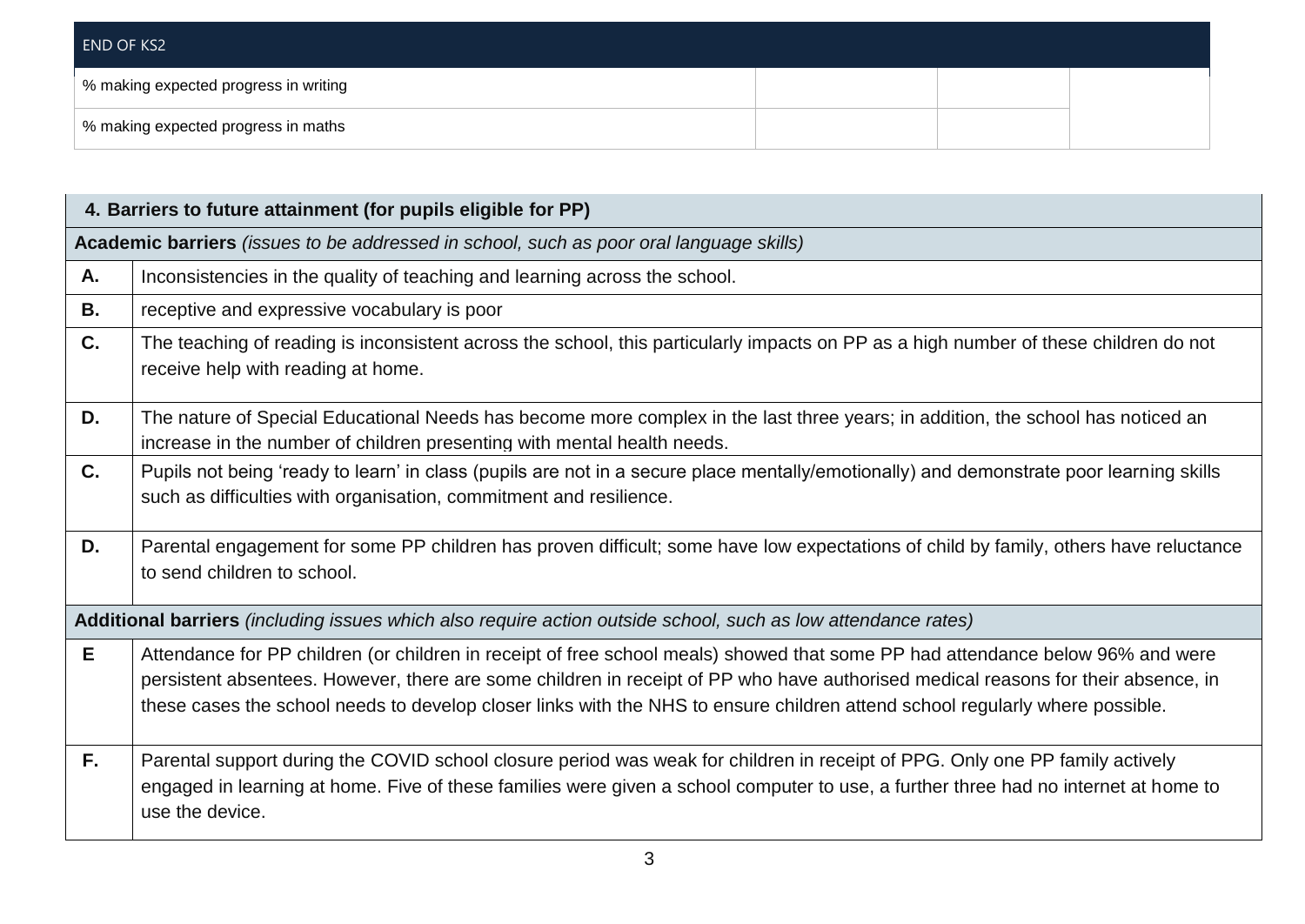| G.                                                                                 | Some home environments have limited reading material, nowhere suitable for a child to be quiet and read or do homework and<br>parental engagement can also be poor. (Possibly due to lack of confidence or poor basic skills of parents) |                                                                                                                                                                                                                                         |  |  |  |
|------------------------------------------------------------------------------------|------------------------------------------------------------------------------------------------------------------------------------------------------------------------------------------------------------------------------------------|-----------------------------------------------------------------------------------------------------------------------------------------------------------------------------------------------------------------------------------------|--|--|--|
| Η.                                                                                 | PP children have additional needs, either medical needs or wellbeing issues.                                                                                                                                                             |                                                                                                                                                                                                                                         |  |  |  |
|                                                                                    | 5. Intended outcomes (specific outcomes and how they will be                                                                                                                                                                             | <b>Success criteria</b>                                                                                                                                                                                                                 |  |  |  |
|                                                                                    |                                                                                                                                                                                                                                          |                                                                                                                                                                                                                                         |  |  |  |
|                                                                                    | Improve reading skills for pupils eligible for PP                                                                                                                                                                                        | Outcomes for all year groups are in line with PP children<br>nationally.                                                                                                                                                                |  |  |  |
| Accelerate progress of PP children                                                 |                                                                                                                                                                                                                                          | Analysis of data and monitoring of PP group will show that these<br>children are making progress at least in line with their peers and<br>in some cases, progress will be accelerated (identified in Pupil<br>Progress Meetings).       |  |  |  |
| Improve attendance of PP children, particularly where absence is not<br>authorised |                                                                                                                                                                                                                                          | Continue with targeting of children as soon as attendance and<br>punctuality falls.                                                                                                                                                     |  |  |  |
|                                                                                    | Increase the number of PP children reaching the national standard in<br>reading at the end of KS2.                                                                                                                                       | There is an increase in the % age of PP children reaching the<br>higher standard in reading at the end of each KS.                                                                                                                      |  |  |  |
|                                                                                    | For all children to approach and overcome challenges in a positive way.                                                                                                                                                                  | Fewer PP children will have difficulty in social situations; This<br>will be monitored through behaviour records.                                                                                                                       |  |  |  |
| For PP children to achieve the same as non-PP children at the end of KS1           |                                                                                                                                                                                                                                          | For PP children to achieve the expected standard at the end of<br>Y2 in 2020                                                                                                                                                            |  |  |  |
|                                                                                    | Increase parental engagement.                                                                                                                                                                                                            | High attendance at parent workshops, Friends of Townley<br>School events and parents evening. Increase in the number of<br>parents attending; monitor numbers over the year. Positive<br>feedback /comments on parental questionnaires. |  |  |  |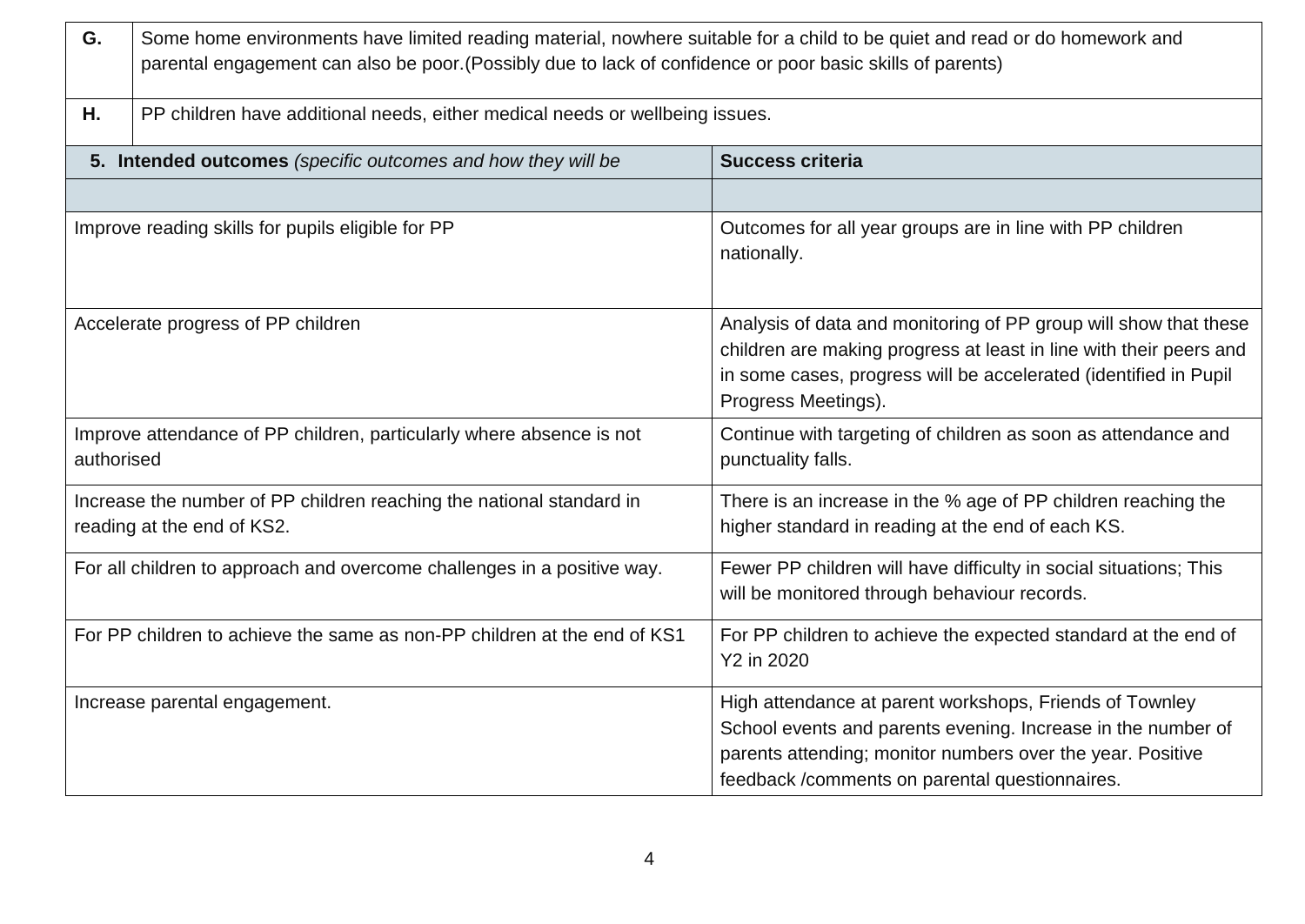| 6. Planned Expenditure Academic Year 2020 21                                                                                                                                                                                                                                                                                                                                                                                                                 |                                                                                                                                          |                                                                                                                                                                                                                                                                                                                                                                                                                                                                                                                                                         |                                                                                                                                                                                                                                                                                                                                                                                                                                                                                |                   |                               |  |
|--------------------------------------------------------------------------------------------------------------------------------------------------------------------------------------------------------------------------------------------------------------------------------------------------------------------------------------------------------------------------------------------------------------------------------------------------------------|------------------------------------------------------------------------------------------------------------------------------------------|---------------------------------------------------------------------------------------------------------------------------------------------------------------------------------------------------------------------------------------------------------------------------------------------------------------------------------------------------------------------------------------------------------------------------------------------------------------------------------------------------------------------------------------------------------|--------------------------------------------------------------------------------------------------------------------------------------------------------------------------------------------------------------------------------------------------------------------------------------------------------------------------------------------------------------------------------------------------------------------------------------------------------------------------------|-------------------|-------------------------------|--|
| <b>Action</b>                                                                                                                                                                                                                                                                                                                                                                                                                                                | <b>Intended Outcome</b>                                                                                                                  | What's the evidence and rationale<br>for this choice?                                                                                                                                                                                                                                                                                                                                                                                                                                                                                                   | How will you make sure<br>it's implemented well?                                                                                                                                                                                                                                                                                                                                                                                                                               | <b>Staff lead</b> | When will you<br>review this? |  |
| Quality of teaching for all                                                                                                                                                                                                                                                                                                                                                                                                                                  |                                                                                                                                          |                                                                                                                                                                                                                                                                                                                                                                                                                                                                                                                                                         |                                                                                                                                                                                                                                                                                                                                                                                                                                                                                |                   |                               |  |
| 100% good or better<br>teaching everyday<br>Continual raising of<br>teachers' expectations of<br>PP pupils and provision of<br>challenge for these<br>children in all lessons<br>[focus of all lesson<br>observations]<br>Relevant training is<br>provided to ensure the<br>provision for our<br>disadvantaged pupils is of<br>high priority and we are up<br>to date with the current<br>programmes.<br>Catch up planned for and<br>implemented in light of | Every child receives<br>teaching which is good<br>in every classroom<br>every day.<br>Children will catch up<br>with their peers quickly | <b>Education Endowment</b><br>Foundation report 2019 states<br>that "Good teaching is the most<br>important lever schools have to<br>improve outcomes for<br>disadvantaged pupils."<br>Slow progress rates made by<br>pupil premium children<br>particularly in key stage 2.<br>Currently there are no studies<br>into the impact of Lockdown<br>specifically on disadvantages<br>children, however from our<br>anecdotal evidence we can see<br>that these children have been<br>significantly disadvantaged<br>compared to their peers<br>nationally. | <b>Lesson observations</b><br>identify aspects of good<br>teaching with focus on<br>feedback to improve.<br>CPD/coaching provided<br>in any areas where this<br>is identified as useful.<br>Half termly book trawls<br>by as outlined in SIDP<br>and termly assessment<br>data analysis shows<br>disadvantaged pupils<br>are either; at least<br>maintaining their<br>previous year/KS1<br>position; making<br>accelerated progress to<br>at least return to this<br>standard. | HT and SL         | $\frac{1}{2}$ termly          |  |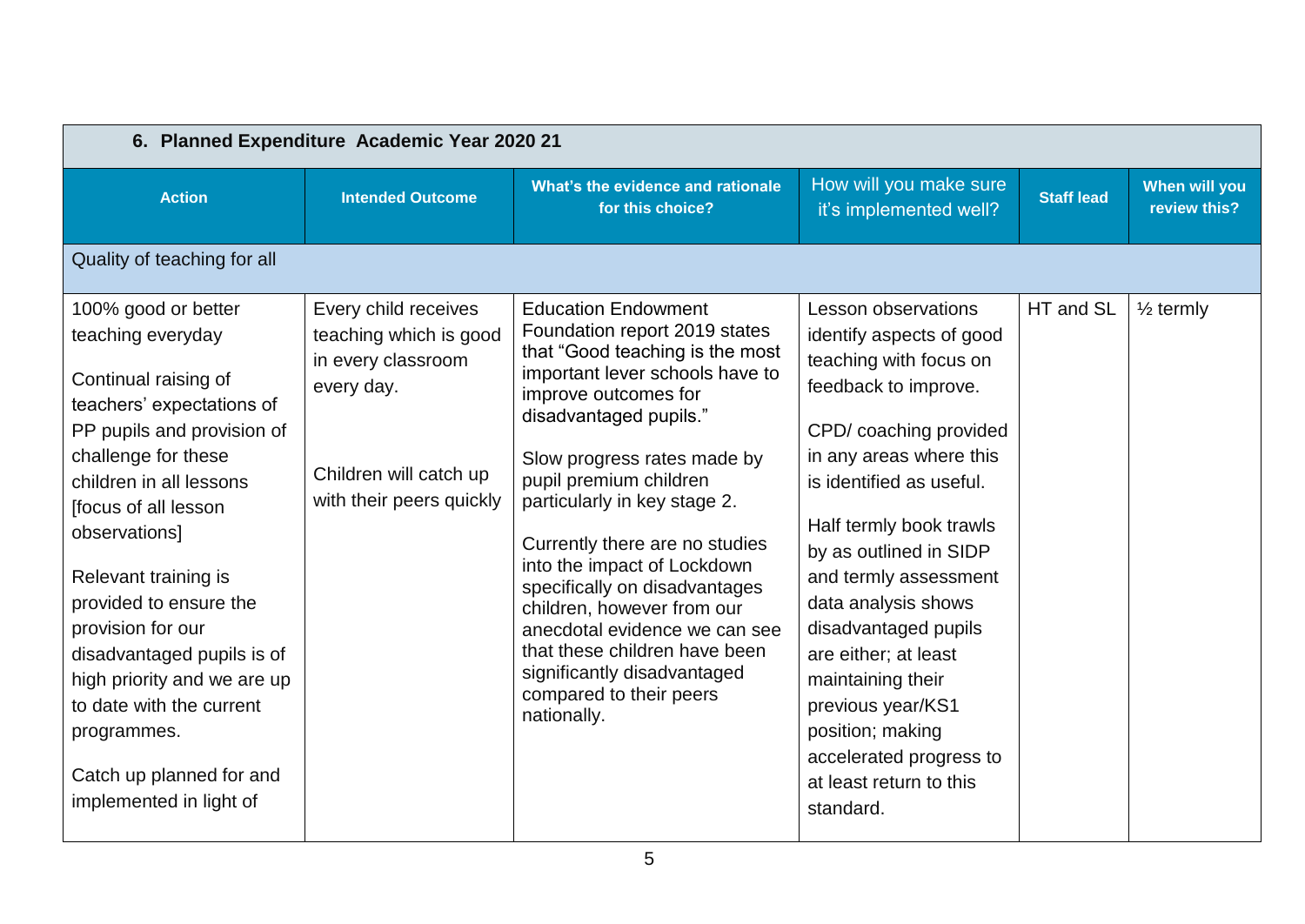| <b>COVID learning losses</b>                                                                                                                                                                                                                                                                                                                                                     |                                                                                                                                                                                                                                                  |                                                                                                                                                                                                                                                                                                                                                                                                                                                                                                                                                                                                                  |                                                                                                                                                                                                                                                                                                                                                                                                                                                                                |                                 |        |  |
|----------------------------------------------------------------------------------------------------------------------------------------------------------------------------------------------------------------------------------------------------------------------------------------------------------------------------------------------------------------------------------|--------------------------------------------------------------------------------------------------------------------------------------------------------------------------------------------------------------------------------------------------|------------------------------------------------------------------------------------------------------------------------------------------------------------------------------------------------------------------------------------------------------------------------------------------------------------------------------------------------------------------------------------------------------------------------------------------------------------------------------------------------------------------------------------------------------------------------------------------------------------------|--------------------------------------------------------------------------------------------------------------------------------------------------------------------------------------------------------------------------------------------------------------------------------------------------------------------------------------------------------------------------------------------------------------------------------------------------------------------------------|---------------------------------|--------|--|
| For teachers to be able to<br>address the needs of<br>children in receipt of PP,<br>regardless of their starting<br>point during lesson time<br>and increased teacher<br>time.<br><b>Embed the Powerful</b><br>Words project.<br>Gaps in learning to be<br>addressed.<br>Gaps identified in<br>formative assessment<br>allow for precisely targeted<br>teaching to remedy these. | Provision of teacher<br>led [wherever possible]<br>interventions and small<br>group sessions to<br>ensure disadvantaged<br>pupils keep-up and<br>catch-up.<br>Children identified to<br>achieve GDS, achieve<br>this in statutory<br>assessment. | <b>Education Endowment</b><br>Foundation report 2019 states<br>that "Good teaching is the most<br>important lever schools have to<br>improve outcomes for<br>disadvantaged pupils."<br>Disadvantaged children in our<br>school often have a limited use<br>of vocabulary.<br>Slow progress rates made by<br>pupil premium children<br>particularly in key stage 2<br>Meta-Analysis of research by<br>John Hattie breaks down quality<br>teaching into:<br>□ Pupils having clear<br>goals/objectives.<br>$\Box$ Teachers providing pupils<br>with<br>modelling/scaffolding/appropriat<br>e steps to achieve them. | <b>Lesson observations</b><br>identify aspects of good<br>teaching with focus on<br>feedback to improve.<br>CPD/coaching provided<br>in any areas where this<br>is identified as useful.<br>Half termly book trawls<br>by as outlined in SIDP<br>and termly assessment<br>data analysis shows<br>disadvantaged pupils<br>are either; at least<br>maintaining their<br>previous year/KS1<br>position; making<br>accelerated progress to<br>at least return to this<br>standard. | <b>Class</b><br><b>Teachers</b> | Termly |  |
| Total Allocation: £1,800                                                                                                                                                                                                                                                                                                                                                         |                                                                                                                                                                                                                                                  |                                                                                                                                                                                                                                                                                                                                                                                                                                                                                                                                                                                                                  |                                                                                                                                                                                                                                                                                                                                                                                                                                                                                |                                 |        |  |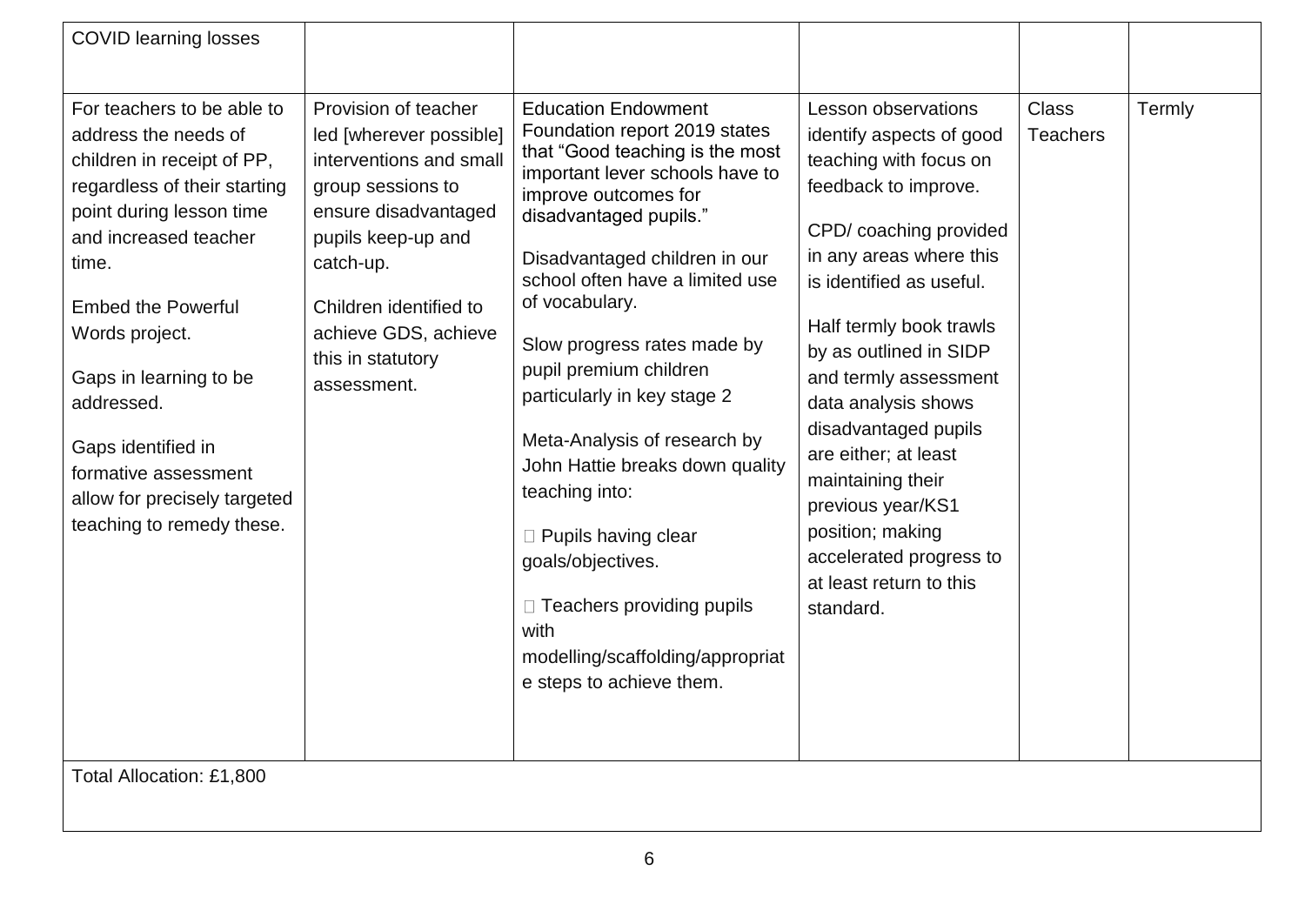| <b>Action</b>                                                                                                                                                                                                                                                                                             | <b>Intended Outcome</b>                                                                                                                                                                                                                              | What's the evidence and rationale<br>for this choice?                                                                                                                                                                                                                                                                                                                                                                                                                                      | How will you make sure<br>it's implemented well?                                                                                                                                                                                                                              | <b>Staff lead</b>           | When will you<br>review this? |
|-----------------------------------------------------------------------------------------------------------------------------------------------------------------------------------------------------------------------------------------------------------------------------------------------------------|------------------------------------------------------------------------------------------------------------------------------------------------------------------------------------------------------------------------------------------------------|--------------------------------------------------------------------------------------------------------------------------------------------------------------------------------------------------------------------------------------------------------------------------------------------------------------------------------------------------------------------------------------------------------------------------------------------------------------------------------------------|-------------------------------------------------------------------------------------------------------------------------------------------------------------------------------------------------------------------------------------------------------------------------------|-----------------------------|-------------------------------|
| <b>Targeted Support</b>                                                                                                                                                                                                                                                                                   |                                                                                                                                                                                                                                                      |                                                                                                                                                                                                                                                                                                                                                                                                                                                                                            |                                                                                                                                                                                                                                                                               |                             |                               |
| 1/ <sub>2</sub> termly meetings<br>between advocate and<br>class teacher to identify<br>needs of children and plan<br>next steps for individuals.<br>Monthly meetings between<br>Champion and targeted PP<br>children (as identified in<br>PPM) to provide coaching<br>and mentoring as<br>necessary.     | Every child eligible for<br>PP has a champion on<br>the staff, enabling<br>decisions to prioritise<br>their needs.                                                                                                                                   | <b>Education Endowment</b><br>Foundation report 2019 states<br>that "The challenge of<br>implementation means that less<br>is more: selecting a small<br>number of priorities and giving<br>them the best chance of<br>success is a safer bet than<br>creating a long list of strategies<br>that becomes hard to manage."<br>Sometimes staff do not always<br>fully see things from the<br>perspective of a disadvantaged<br>child, as many staff have not<br>experienced this themselves. | HT and PP governor to<br>monitor progress of PP<br>to ensure children are<br>making progress (as<br>outlined in SIDP). HT to<br>meet with advocate<br>monthly.                                                                                                                | HT and<br>Kerry<br>Hammond. | Termly                        |
| Opportunities and<br>experiences help to widen<br>children's horizons and<br>'diminish the difference',<br>providing pupils with<br>experiences that they can<br>discuss and draw upon in<br>their learning.<br>For pupils to access a<br>range of<br>social/cultural/sporting<br>experiences, visits and | Disadvantaged pupils<br>have aspirations for,<br>and knowledge of,<br>career options; raised<br>awareness of the<br>qualifications and<br>training needed to<br>achieve them; the<br>desire and motivation<br>to achieve personal<br>academic goals. | As a school we feel it is<br>important to support<br>families/pupils to experience a<br>variety of opportunities<br>throughout their school years<br>and know that such experiences<br>can have an impact on a child's<br>confidence, self-esteem and<br>self-belief.<br>Pupils and their families have a<br>low of aspirations for their<br>futures reducing their motivation                                                                                                             | End of year<br>questionnaires by year 5<br>and 6 children show<br>good awareness of<br>future options, children<br>can verbalise their plans<br>for their future including<br>FE options.<br>Each session will be<br>monitored by CT and or<br>advocate.<br>Four case studies | Headteach<br>er             | Yearly                        |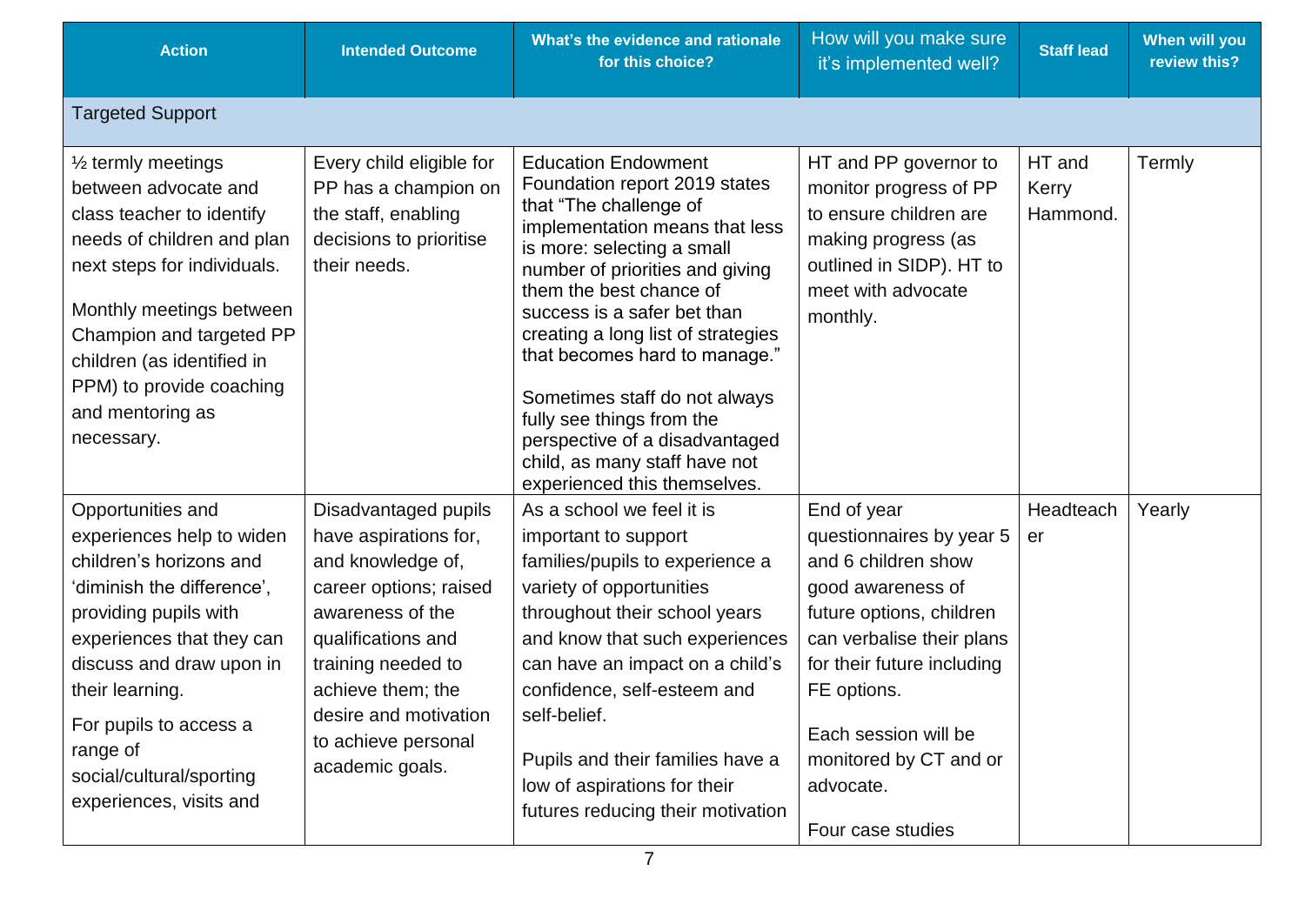| activities.<br>Supporting families to<br>ensure children have the<br>correct kit when<br>representing the school for<br>sporting events, and have<br>access to transport to and<br>from events<br>Pupils' horizons will be<br>broadened, and they will<br>learn more about culture<br>and music.                                         |                                                                                                                                                                                                                                                                                                                                                                                                                      | and commitment to learning.<br>Planned residential visits that<br>enhance the life skills of pupils<br>and consolidates social skills<br>such as teamwork, leadership<br>and resilience. | provided for governors<br>from a range of children<br>in receipt of PP at the<br>end of the year (one per<br>class)                                                                                                                   |           |        |
|------------------------------------------------------------------------------------------------------------------------------------------------------------------------------------------------------------------------------------------------------------------------------------------------------------------------------------------|----------------------------------------------------------------------------------------------------------------------------------------------------------------------------------------------------------------------------------------------------------------------------------------------------------------------------------------------------------------------------------------------------------------------|------------------------------------------------------------------------------------------------------------------------------------------------------------------------------------------|---------------------------------------------------------------------------------------------------------------------------------------------------------------------------------------------------------------------------------------|-----------|--------|
| Delivery of specific<br>programmes for vulnerable<br>pupils.<br>Partnership working with<br>health, ed. psych, social<br>care for targeted pupils.<br>Provision of ESLA trained<br>PP Champion to support<br>nurture for vulnerable<br>children.<br><b>Pupil Premium mentoring</b><br>programme with champion,<br>and TAs across school. | Pupils with identified<br>social, emotional or<br>health needs are<br>supported by school<br>staff so that the needs<br>are removed, or<br>alleviated. Families<br>actively seek support<br>from school to reduce<br>need for social care<br>agency involvement.<br>Families confidentially<br>feedback that they feel<br>well supported during<br>social care issues.<br>Families on support<br>plan are reduced to | Pupils and their families social &<br>emotional difficulties, including<br>medical issues, can be a barrier<br>to school success for some<br>children.                                   | Pupil voice<br>questionnaire.<br>Case studies provided<br>for governors by<br>SENCO of a child in<br>receipt of PP at the end<br>of the year.<br>Group interviews and<br>individual talks with PP<br>children and named<br>Governors. | <b>HT</b> | Termly |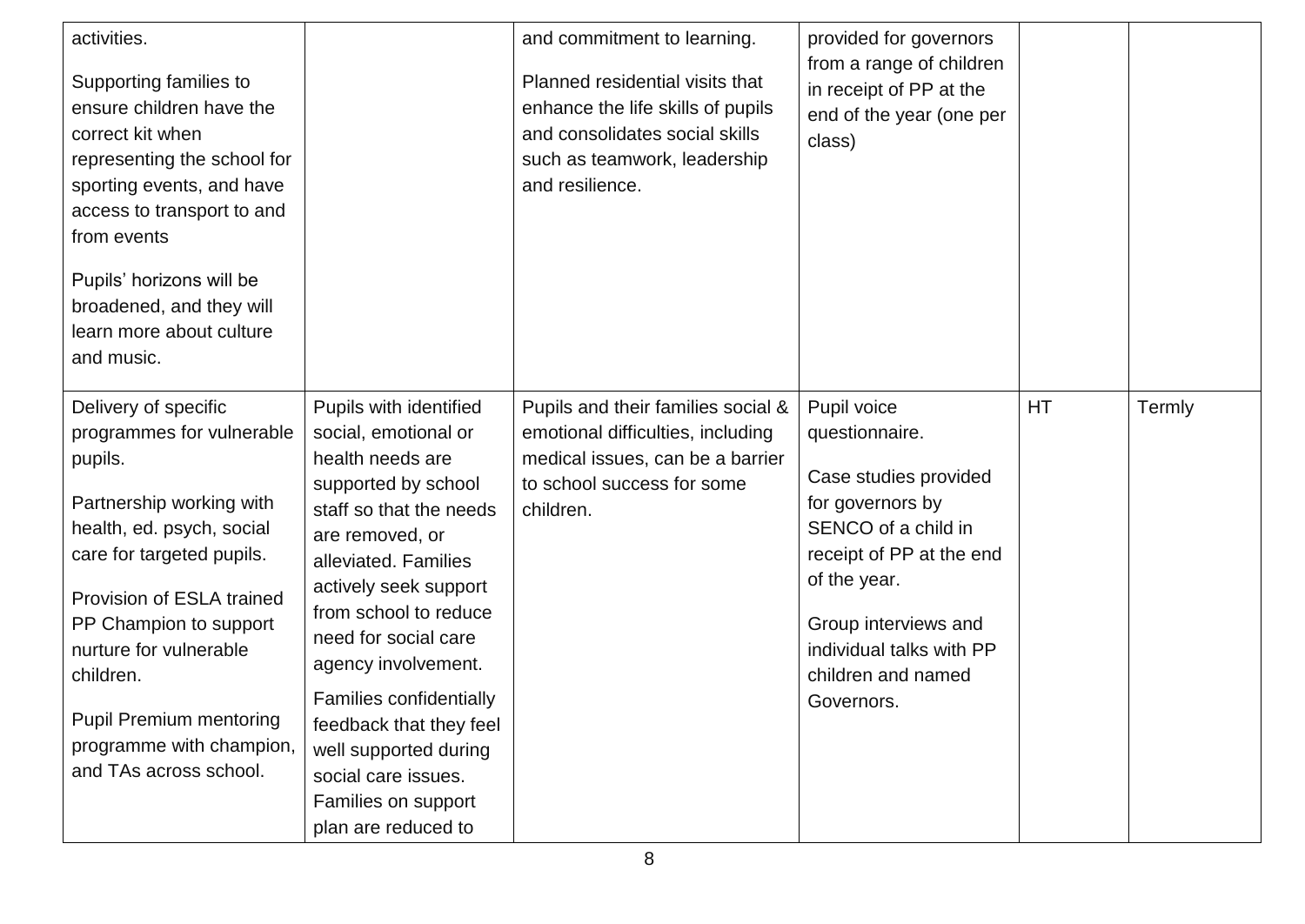|                                                                                                                                        | CIN stage<br>Standards of<br>attainment improve in<br>KS1 and KS2 SATS in<br>all 3 subjects for PP<br>pupils in 2021 tests<br>Pupil voice<br>questionnaire will show<br>that children feel more<br>supported through<br>mentoring programme.                                                                                                                           |                                                                                                                                 |                                                                                                                                                                                                                                                                                                               |               |                                          |
|----------------------------------------------------------------------------------------------------------------------------------------|------------------------------------------------------------------------------------------------------------------------------------------------------------------------------------------------------------------------------------------------------------------------------------------------------------------------------------------------------------------------|---------------------------------------------------------------------------------------------------------------------------------|---------------------------------------------------------------------------------------------------------------------------------------------------------------------------------------------------------------------------------------------------------------------------------------------------------------|---------------|------------------------------------------|
| Pupils in Y6 receive<br>additional, high quality<br>individual and/or small<br>group support and<br>challenge in English and<br>Maths. | <b>Targeted pupils</b><br>receive additional<br>support in English<br>and/or Maths by highly<br>qualified teachers, and<br>support staff. Provide<br>additional support<br>within class to offer<br>reinforcement and pre-<br>teaching in English<br>and/or Maths Provide<br>high quality 1:1 tuition<br>for identified pupils in<br>Reading, Writing<br>and/or Maths. | <b>Quality First Teaching and small</b><br>group tuition (+4) have both<br>been proven to have a positive<br>impact on outcomes | On going monitoring of<br>teaching and learning of<br>PPG children.<br><b>Outcomes of PPG</b><br>children linked to<br>teachers' appraisal<br>targets Termly tracking<br>of PPG children show<br>they are making at least<br>'good' progress<br><b>Pupil Voice monitoring</b><br>Clear entry and exit<br>data |               | Termly and<br>as<br>interventions<br>end |
| Provide specialist provision                                                                                                           | Ensure identification of                                                                                                                                                                                                                                                                                                                                               | Removing barriers to learning is                                                                                                | Teacher and pupil                                                                                                                                                                                                                                                                                             | <b>SENDCo</b> | Termly and                               |
| to support pupils with<br>emotional, social and/or                                                                                     | pupils is transparent<br>and recorded. Monitor                                                                                                                                                                                                                                                                                                                         | a proven way to improve the<br>educational outcomes of pupils.                                                                  | questionnaire at entry<br>and exit points to                                                                                                                                                                                                                                                                  |               | as<br>interventions                      |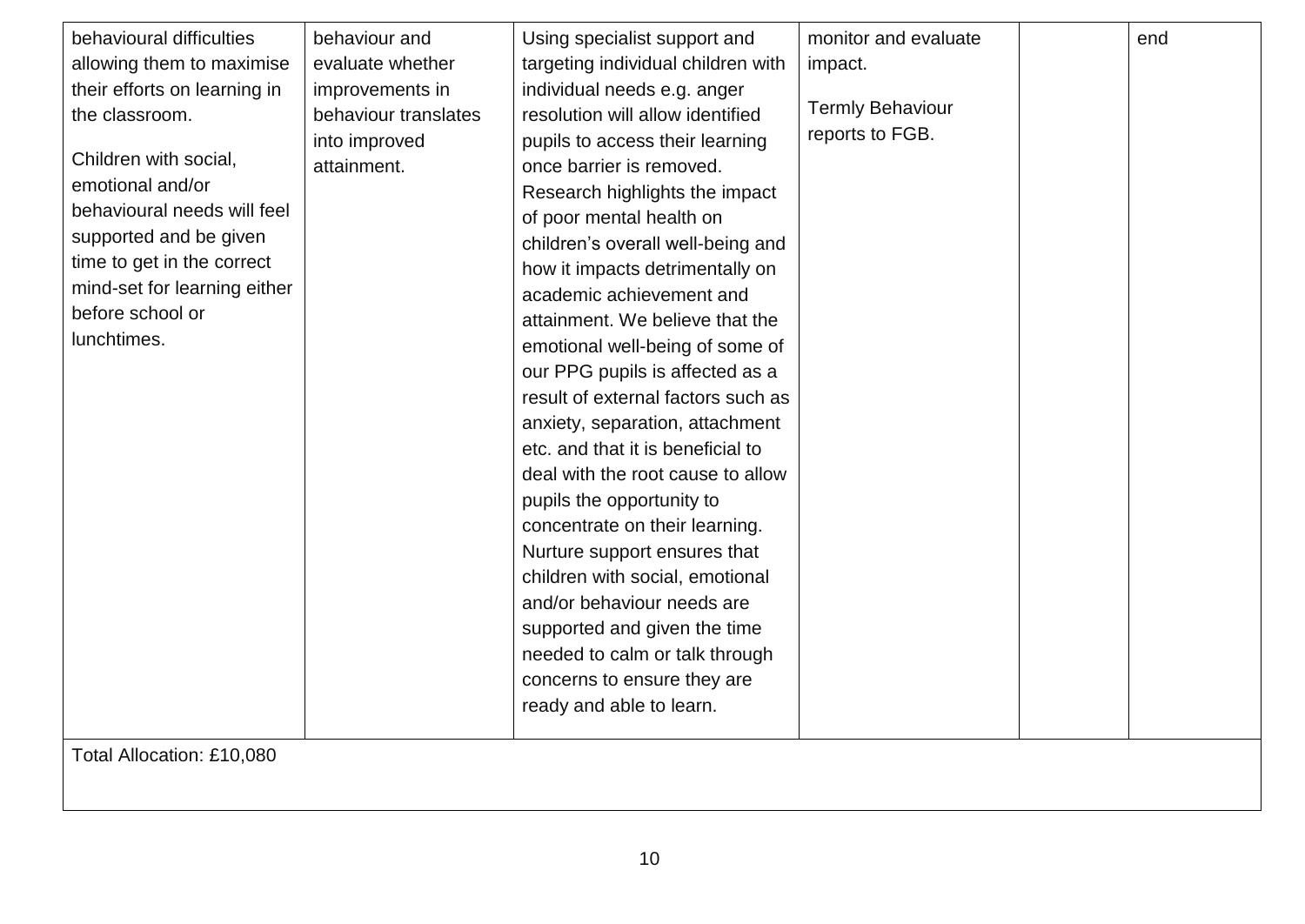| 7. Review of spending Academic Year 2019 20                                                                                                                                                                                                                                                                                                                                               |                                                                                                                                                                                                                          |                                                                                                                                                                                                                                                                             |                                                                                                                                                                                                                                                                                                                                                                                 |  |
|-------------------------------------------------------------------------------------------------------------------------------------------------------------------------------------------------------------------------------------------------------------------------------------------------------------------------------------------------------------------------------------------|--------------------------------------------------------------------------------------------------------------------------------------------------------------------------------------------------------------------------|-----------------------------------------------------------------------------------------------------------------------------------------------------------------------------------------------------------------------------------------------------------------------------|---------------------------------------------------------------------------------------------------------------------------------------------------------------------------------------------------------------------------------------------------------------------------------------------------------------------------------------------------------------------------------|--|
| <b>Action</b>                                                                                                                                                                                                                                                                                                                                                                             | <b>Intended Outcome</b>                                                                                                                                                                                                  | <b>Rationale</b>                                                                                                                                                                                                                                                            | <b>Outcomes</b>                                                                                                                                                                                                                                                                                                                                                                 |  |
| 100% good or better teaching<br>everyday<br>Continual raising of teachers'<br>expectations of PP pupils and<br>provision of challenge for these<br>children in all lessons [focus of<br>all lesson observations]<br>Relevant training is provided to<br>ensure the provision for our<br>disadvantaged pupils is of high<br>priority and we are up to date<br>with the current programmes. | Every child receives teaching<br>which is good in every<br>classroom every day.                                                                                                                                          | <b>Education Endowment</b><br>Foundation report 2019 states<br>that "Good teaching is the most<br>important lever schools have to<br>improve outcomes for<br>disadvantaged pupils."<br>Slow progress rates made by<br>pupil premium children<br>particularly in key stage 2 | Lesson observations identify<br>aspects of good teaching with<br>focus on feedback to improve,<br>due to COVID school closure the<br>quality of teaching was good in<br>75% of classes before we<br>closed. However where teaching<br>was not good, the children in<br>receipt of PP in this class were<br>on track to achieve the expected<br>standard at the end of the year. |  |
| For teachers to be able to<br>address the needs of children in<br>receipt of PP, regardless of their<br>starting point during lesson time<br>and increased teacher time.<br>Undertake the Powerful Words<br>project.                                                                                                                                                                      | Provision of teacher led<br>[wherever possible] interventions<br>and small group sessions to<br>ensure disadvantaged pupils<br>keep-up and catch-up.<br>Children identified to achieve<br>GDS, achieve this in statutory | <b>Education Endowment</b><br>Foundation report 2019 states<br>that "Good teaching is the most<br>important lever schools have to<br>improve outcomes for<br>disadvantaged pupils."<br>Disadvantaged children in our<br>school often have a limited use<br>of vocabulary.   | Lesson observations identify<br>aspects of good teaching with<br>focus on feedback to improve,<br>due to COVID school closure the<br>quality of teaching was good in<br>75% of classes before we<br>closed. However where teaching<br>was not good, the children in                                                                                                             |  |

11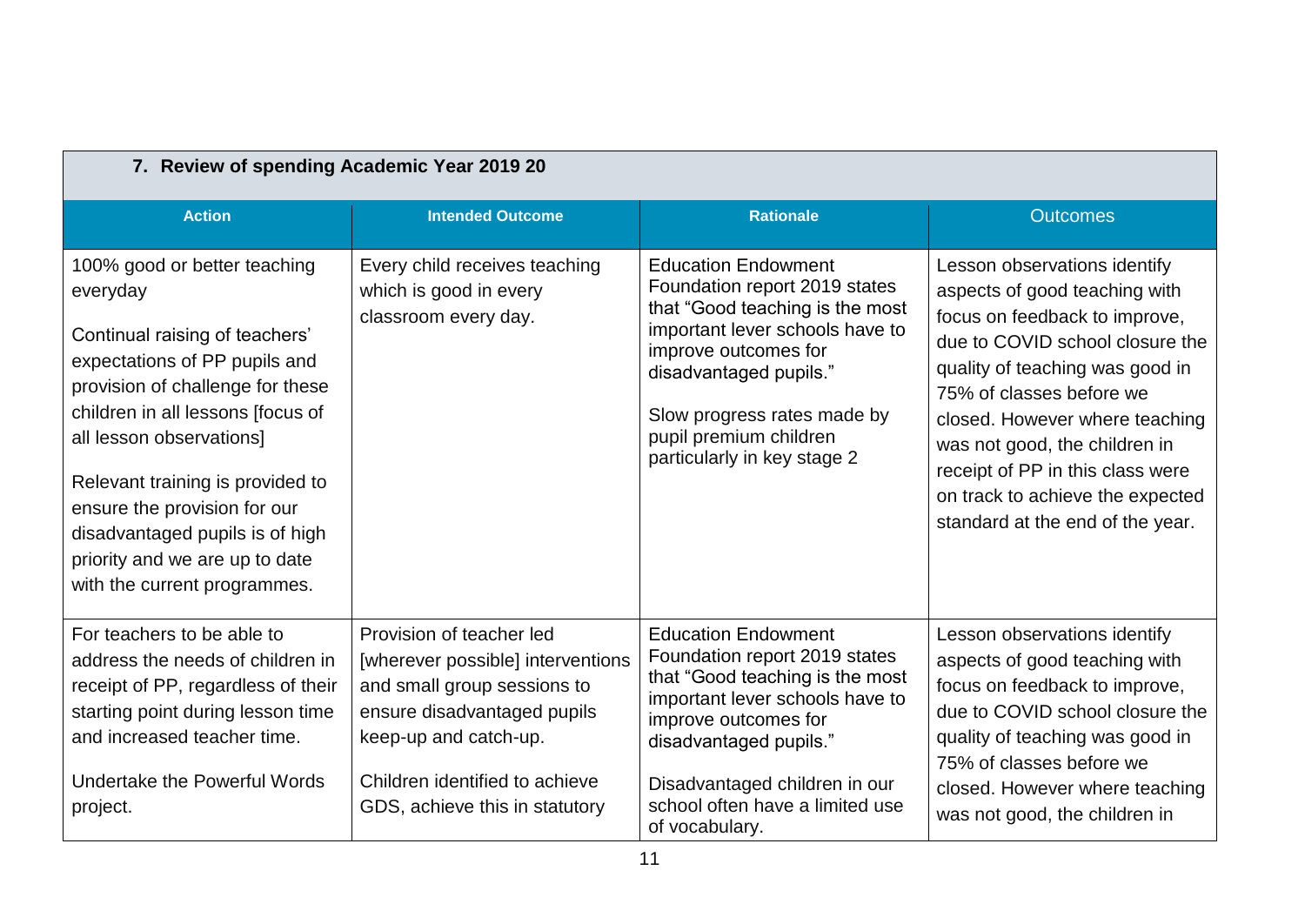| Gaps in learning to be<br>addressed.<br>Gaps identified in formative<br>assessment allow for precisely<br>targeted teaching to remedy<br>these.<br>Targeted additional adult<br>support in every classroom.                                                                                                                       | assessment.                                                                                                     | Slow progress rates made by<br>pupil premium children<br>particularly in key stage 2<br>Meta-Analysis of research by<br>John Hattie breaks down quality<br>teaching into:<br>□ Pupils having clear<br>goals/objectives.<br>$\Box$ Teachers providing pupils with<br>modelling/scaffolding/appropriat<br>e steps to achieve them.                                                                                          | receipt of PP in this class were<br>on track to achieve the expected<br>standard at the end of the year.<br>Gaps in learning were being<br>addressed through QFT and<br>intervention was being used to<br>address gaps in learning. The<br>Powerful Words Project had<br>been running for a few weeks<br>before the school closure,<br>therefore too early to say if it<br>was having an impact. Additional<br>adult support enabled children to<br>have precision teaching, and<br>ELSA support assessments had<br>begun when just before school<br>closed. |
|-----------------------------------------------------------------------------------------------------------------------------------------------------------------------------------------------------------------------------------------------------------------------------------------------------------------------------------|-----------------------------------------------------------------------------------------------------------------|---------------------------------------------------------------------------------------------------------------------------------------------------------------------------------------------------------------------------------------------------------------------------------------------------------------------------------------------------------------------------------------------------------------------------|--------------------------------------------------------------------------------------------------------------------------------------------------------------------------------------------------------------------------------------------------------------------------------------------------------------------------------------------------------------------------------------------------------------------------------------------------------------------------------------------------------------------------------------------------------------|
| Reintroduction of named Pupil<br>Premium Champion on staff.<br>1/2 termly meetings between<br>advocate and class teacher to<br>identify needs of children and<br>plan next steps for individuals.<br>Monthly meetings between<br>Champion and targeted PP<br>children (as identified in PPM) to<br>provide coaching and mentoring | Every child eligible for PP has a<br>champion on the staff, enabling<br>decisions to prioritise their<br>needs. | <b>Education Endowment</b><br>Foundation report 2019 states<br>that "The challenge of<br>implementation means that less<br>is more: selecting a small<br>number of priorities and giving<br>them the best chance of success<br>is a safer bet than creating a<br>long list of strategies that<br>becomes hard to manage."<br>Sometimes staff do not always<br>fully see things from the<br>perspective of a disadvantaged | HT and PP governor monitored<br>progress of PP to ensure<br>children are making progress (as<br>outlined in SIDP). PP champion<br>meet with all teachers termly to<br>discuss next steps for children<br>and had meet with all children<br>once prior to Lockdown.                                                                                                                                                                                                                                                                                           |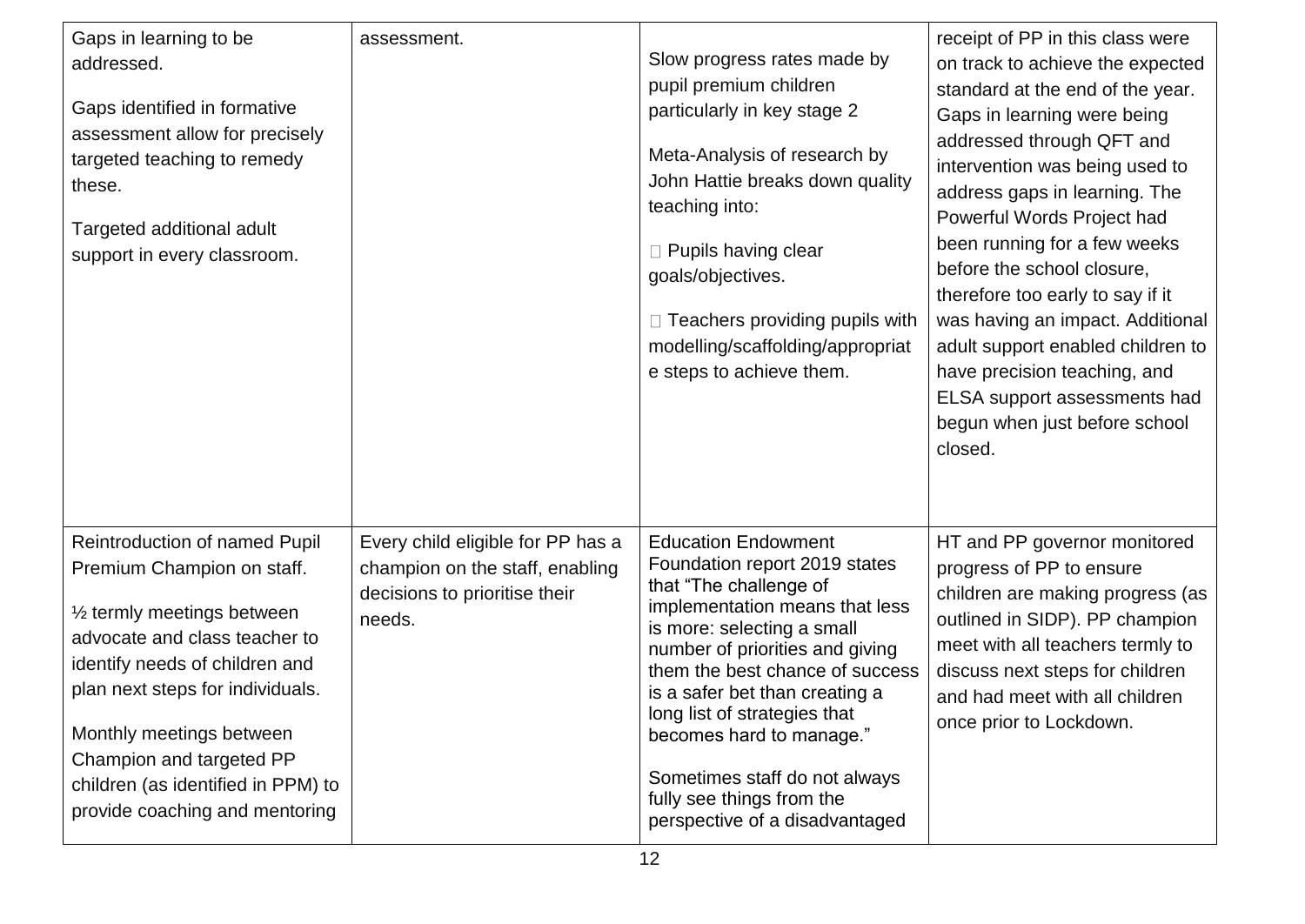| as necessary.                                                                                                                                                                                                                                                                                                                                                                                                                                                                                                                                                                                                                                                                                                          |                                                                                                                                                                                                                                             | child, as many staff have not<br>experienced this themselves.                                                                                                                                                                                                                                                                                                                                                                                                                                                                                                              |                                                                                                                                                                                                                                                          |
|------------------------------------------------------------------------------------------------------------------------------------------------------------------------------------------------------------------------------------------------------------------------------------------------------------------------------------------------------------------------------------------------------------------------------------------------------------------------------------------------------------------------------------------------------------------------------------------------------------------------------------------------------------------------------------------------------------------------|---------------------------------------------------------------------------------------------------------------------------------------------------------------------------------------------------------------------------------------------|----------------------------------------------------------------------------------------------------------------------------------------------------------------------------------------------------------------------------------------------------------------------------------------------------------------------------------------------------------------------------------------------------------------------------------------------------------------------------------------------------------------------------------------------------------------------------|----------------------------------------------------------------------------------------------------------------------------------------------------------------------------------------------------------------------------------------------------------|
| Opportunities and experiences<br>help to widen children's horizons<br>and 'diminish the difference',<br>providing pupils with<br>experiences that they can<br>discuss and draw upon in their<br>learning.<br>For pupils to access a range of<br>social/cultural/sporting<br>experiences, visits and activities.<br>Paying for music tuition for those<br>children who have an interest<br>but would otherwise be unable<br>to take part<br>Supporting families to ensure<br>children have the correct kit<br>when representing the school for<br>sporting events, and have<br>access to transport to and from<br>events<br>Pupils' horizons will be<br>broadened, and they will learn<br>more about culture and music. | Disadvantaged pupils have<br>aspirations for, and knowledge<br>of, career options; raised<br>awareness of the qualifications<br>and training needed to achieve<br>them; the desire and motivation<br>to achieve personal academic<br>goals. | As a school we feel it is<br>important to support<br>families/pupils to experience a<br>variety of opportunities<br>throughout their school years<br>and know that such experiences<br>can have an impact on a child's<br>confidence, self-esteem and<br>self-belief.<br>Pupils and their families have a<br>low of aspirations for their<br>futures reducing their motivation<br>and commitment to learning.<br>Planned residential visits that<br>enhance the life skills of pupils<br>and consolidates social skills<br>such as teamwork, leadership<br>and resilience. | Due to sudden end to school<br>year questionnaire were not<br>distributed this year.<br>All eligible children in receipt of<br>PP attended residential to<br>Burwell.<br>Summer Term sporting events<br>were unable to happen due to<br>school closures. |
| Provision of SENCO in school to<br>address specific needs for pupils                                                                                                                                                                                                                                                                                                                                                                                                                                                                                                                                                                                                                                                   | Pupils with identified social,<br>emotional or health needs are                                                                                                                                                                             | Pupils and their families social &<br>emotional difficulties, including                                                                                                                                                                                                                                                                                                                                                                                                                                                                                                    | Due to sudden end to school<br>year questionnaire were not                                                                                                                                                                                               |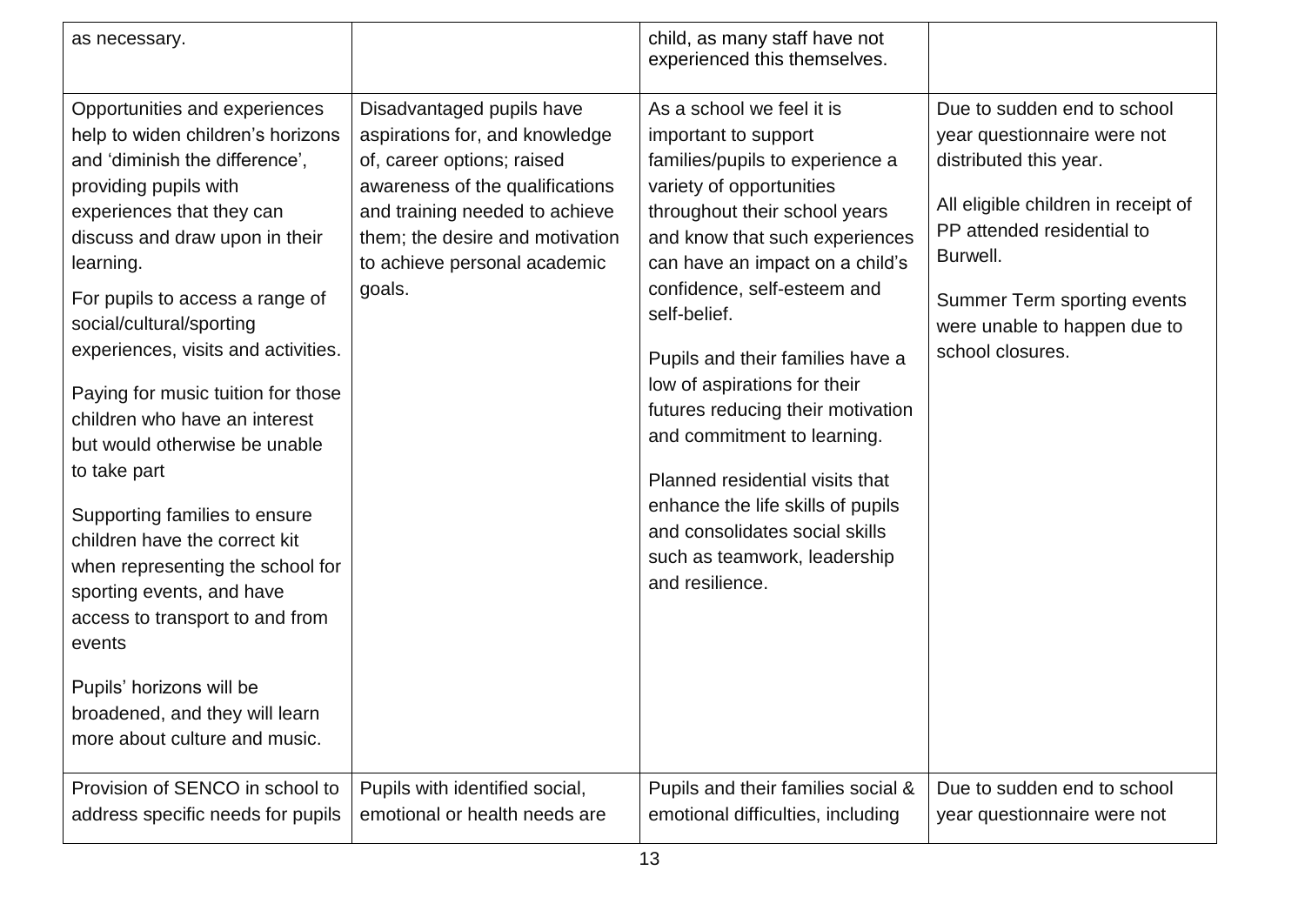| and work with social care as<br>needed. Release time to<br>enhance and support provision<br>for high need PP pupils,<br>including liaising with outside<br>agencies and parents,<br>completing paperwork and<br>organising finance.<br>Delivery of specific programmes<br>for vulnerable pupils.<br>Partnership working with health,<br>ed. psych, social care for<br>targeted pupils.<br>Provision of teaching assistants<br>in class to nurture vulnerable<br>children.<br><b>Pupil Premium mentoring</b><br>programme with champion, and<br>TAs across school. | supported by school staff so that<br>the needs are removed, or<br>alleviated. Families actively seek<br>support from school to reduce<br>need for social care agency<br>involvement.<br>Families confidentially feedback<br>that they feel well supported<br>during social care issues.<br>Families on support plan are<br>reduced to CIN stage<br>Standards of attainment improve<br>in KS1 and KS2 SATS in all 3<br>subjects for PP pupils in 2020<br>tests<br>Pupil voice questionnaire will<br>show that children feel more<br>supported through mentoring<br>programme. | medical issues, can be a barrier<br>to school success for some<br>children.                                              | distributed this year.<br>All eligible children in receipt of<br>PP attended residential to<br>Burwell and other school trips.<br>Case studies provided for<br>governors by SENCO of a child<br>in receipt of PP at the end of the<br>year – this is not quite ready yet.<br>Group interviews and individual<br>talks with PP children and<br>named Governors, this has<br>meant governors have an<br>understanding of pupil voice and<br>are able to oversee that<br>spending is responsive to the<br>needs of children. |
|-------------------------------------------------------------------------------------------------------------------------------------------------------------------------------------------------------------------------------------------------------------------------------------------------------------------------------------------------------------------------------------------------------------------------------------------------------------------------------------------------------------------------------------------------------------------|------------------------------------------------------------------------------------------------------------------------------------------------------------------------------------------------------------------------------------------------------------------------------------------------------------------------------------------------------------------------------------------------------------------------------------------------------------------------------------------------------------------------------------------------------------------------------|--------------------------------------------------------------------------------------------------------------------------|---------------------------------------------------------------------------------------------------------------------------------------------------------------------------------------------------------------------------------------------------------------------------------------------------------------------------------------------------------------------------------------------------------------------------------------------------------------------------------------------------------------------------|
| Pupils in Y6 receive additional,<br>high quality individual and/or<br>small group support and<br>challenge in English and Maths.                                                                                                                                                                                                                                                                                                                                                                                                                                  | Targeted pupils receive<br>additional support in English<br>and/or Maths by highly qualified<br>teachers, at support staff.<br>Provide additional support within<br>class to offer reinforcement and<br>pre-teaching in English and/or<br>Maths Provide high quality 1:1<br>tuition for identified pupils in                                                                                                                                                                                                                                                                 | Quality First Teaching and small<br>group tuition (+4) have both<br>been proven to have a positive<br>impact on outcomes | This intervention had begun,<br>using Success@ for maths.<br>Some guided reading support<br>had begun before schools<br>closed.                                                                                                                                                                                                                                                                                                                                                                                           |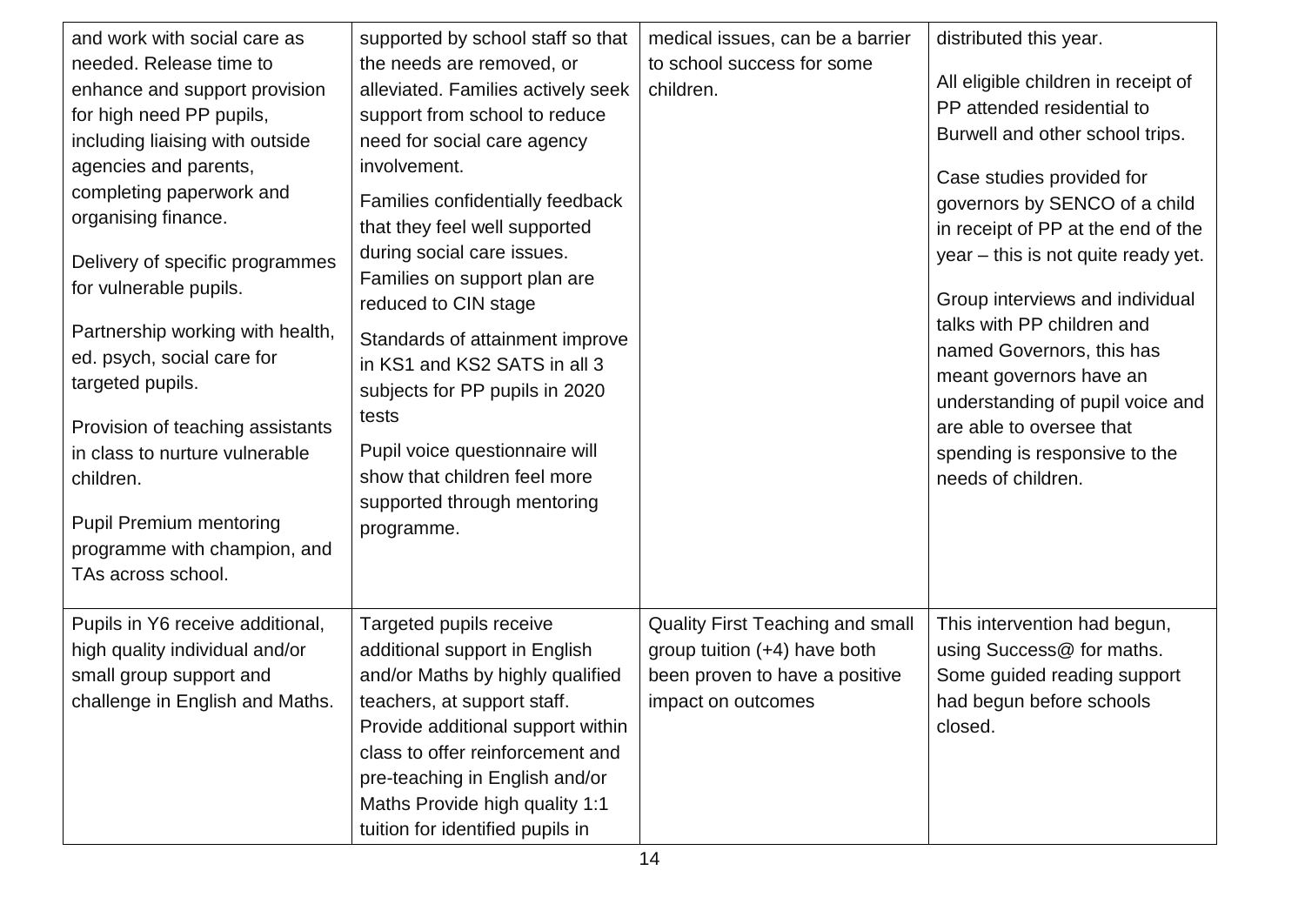|                                                                                                                                                                                                                                                                                                                                                                                                                                       | Reading, Writing and/or Maths.                                                                                                                                                    |                                                                                                                                                                                                                                                                                                                                                                                                                                                                                                                                                                                                                                                                                                                                                                                                                                                                                                                                                                                                           |                                                                                                                                                                                          |
|---------------------------------------------------------------------------------------------------------------------------------------------------------------------------------------------------------------------------------------------------------------------------------------------------------------------------------------------------------------------------------------------------------------------------------------|-----------------------------------------------------------------------------------------------------------------------------------------------------------------------------------|-----------------------------------------------------------------------------------------------------------------------------------------------------------------------------------------------------------------------------------------------------------------------------------------------------------------------------------------------------------------------------------------------------------------------------------------------------------------------------------------------------------------------------------------------------------------------------------------------------------------------------------------------------------------------------------------------------------------------------------------------------------------------------------------------------------------------------------------------------------------------------------------------------------------------------------------------------------------------------------------------------------|------------------------------------------------------------------------------------------------------------------------------------------------------------------------------------------|
| Provide specialist provision to<br>support pupils with emotional,<br>social and/or behavioural<br>difficulties allowing them to<br>maximise their efforts on<br>learning in the classroom.<br>Children with social, emotional<br>and/or behavioural needs will<br>feel supported and be given time<br>to get in the correct mind-set for<br>learning either before school or<br>lunchtimes. Reduced number of<br>playtime 'incidents' | Ensure identification of pupils is<br>transparent and recorded.<br>Monitor behaviour and evaluate<br>whether improvements in<br>behaviour translates into<br>improved attainment. | Removing barriers to learning is<br>a proven way to improve the<br>educational outcomes of pupils.<br>Using specialist support and<br>targeting individual children with<br>individual needs e.g. anger<br>resolution will allow identified<br>pupils to access their learning<br>once barrier is removed.<br>Research highlights the impact<br>of poor mental health on<br>children's overall well-being and<br>how it impacts detrimentally on<br>academic achievement and<br>attainment. We believe that the<br>emotional well-being of some of<br>our PPG pupils is affected as a<br>result of external factors such as<br>anxiety, separation, attachment<br>etc. and that it is beneficial to<br>deal with the root cause to allow<br>pupils the opportunity to<br>concentrate on their learning.<br>Nurture support ensures that<br>children with social, emotional<br>and/or behaviour needs are<br>supported and given the time<br>needed to calm or talk through<br>concerns to ensure they are | There were only recorder<br>behaviour incidents for one child<br>in receipt of PP at lunchtimes.<br>This child had begun an ELSA<br>assessment and Lego Therapy<br>before schools closed |